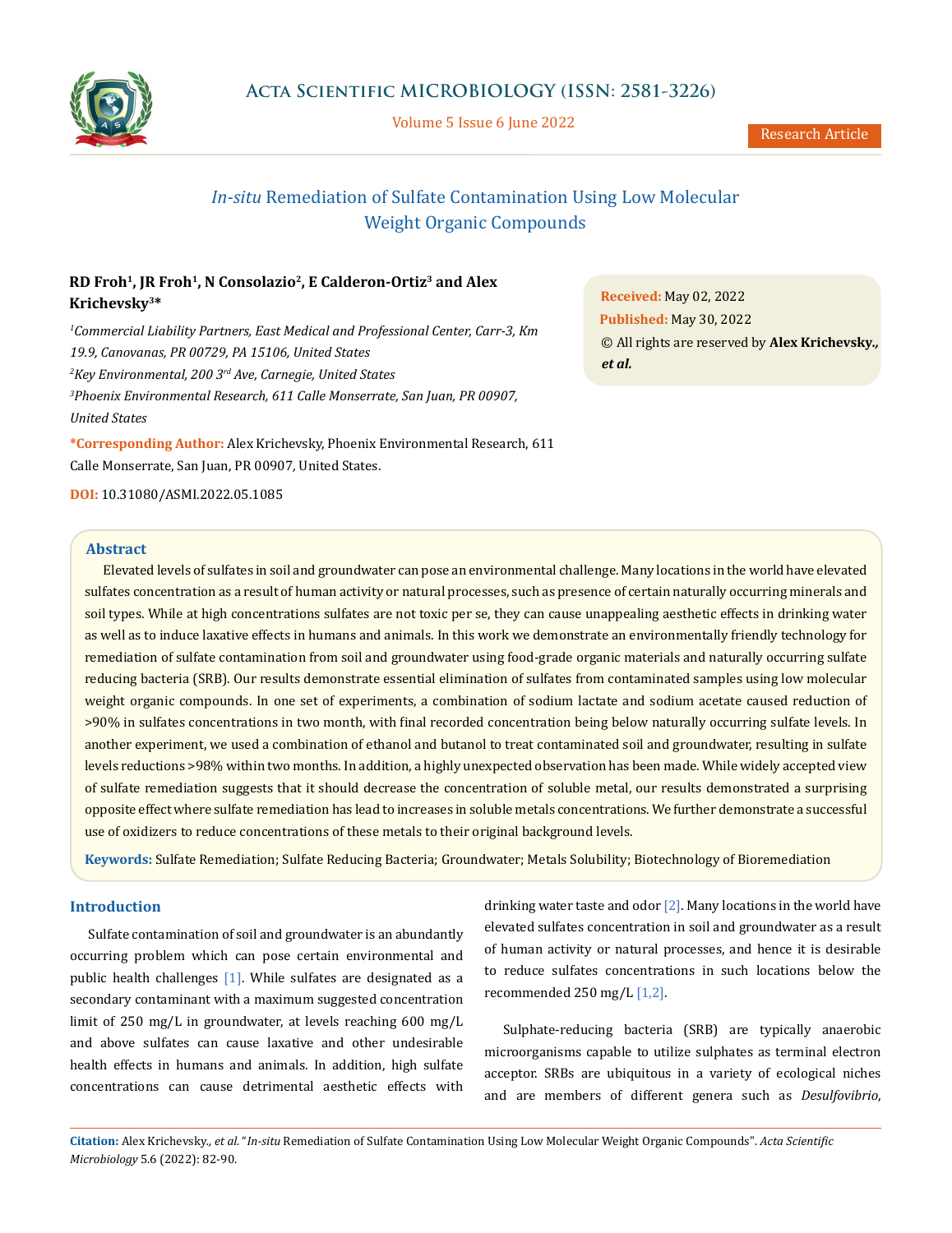*Desulfobacterium, Desulfococcus* and others [3,4]. During anaerobic respiration of SRBs, electrons are passed from the substrate to sulfate acceptor, leading to reduction of sulfate to hydrogen sulfide. In a sense, if compared to aerobic life forms, SRBs "breathe" sulfate similarly to how multicellular organisms breathe molecular oxygen. Notably, while most SRBs are anaerobic, there are some species that are relatively tolerant to oxygen and even some that can utilize it for metabolic purposes [5-7].

SRBs can be divided into organotrophs and lithotrophs, where organotrophs use organic compounds as substrates, while lithotrophs use molecular hydrogen as a substrate to oxidize  $[5,8]$ . As to electron acceptors, SRBs are not limited to sulfates and in certain instances are capable to reduce other types of sulfur compounds such as sulfite, dithionite, thiosulfate, trithionate and tetrathionate. The typical electron donors or substrates for organotrophic SRBs are low molecular weight organic compounds (LMWOC), which include but not limited to organic acids and their salts (ex. lactate and acetate), alcohols (ex. ethanol and butanol), volatile organic compounds, and other small molecular weight organic molecules [5,9,10]. Those are often fermentation products of other microorganisms within the ecosystem. In our work, we decided to use a combination of more than single compound in an attempt to make the substrate utilizable to as many different species of SRBs as possible. In one set of experiments we used a combination of sodium lactate and sodium acetate ("lactate/ acetate combo"), and in another a combination of ethanol and butanol ("ethanol/butanol combo").

Variety of sulfate remediation technologies, including those employing SRBs, have been established and known for many decades. They were mostly developed in industrial remediation settings, rather than in academia. In many of those, the particular emphasis was made not on sulfate removal, but for its use for supposed precipitation and remediation of heavy metals in groundwater and soil. For instance, ARCADIS technologies owns a number of patented inventions  $[11-14]$  where the use of SRBs for precipitation of heavy metals in soil is contemplated. Similar sulfate remediation technologies are described by Riensel  $\lceil 2 \rceil$ in Water Online publication. Remediation of sulfate rich mine runoff was also proposed  $[15]$ . Notably, the contemporary view of these and other works  $[16-18]$  suggests that sulfate remediation process leads to precipitation of metals due to formation of medal

sulfides and general reduction pH, leading to precipitation of metal hydroxides, as summarized in figure 1. However, our experimental results contradict this widely accepted notion, demonstrating highly unusual and unexpected results of sulfate remediation process, which leads to increases of soluble metals. We further demonstrate a solution for reduction of soluble metals back to preremediation levels using oxidizers.



**Figure 1:** Schematic representation of today's conventional understanding of sulfate reduction and its influence on solubility of metals.

## **Materials and Methods**

## **Sample collection**

On site samples collection was performed by a licensed drilling contractor under the supervision of a professional geologist. Sample collection was performed using a direct push method and a drilling rig. Soil samples were collected from two different intervals: (1) the base of the low permeability clayey silt layer (approximately 25 to 35 feet below ground surface); and, clay (2) the saturated sand and gravel alluvial layer (approximately 45 to 55 feet below ground surface). Groundwater samples were collected from existing monitoring wells on site.

#### **Sample analysis**

All sulfate, metal and other testing has been performed in a third party commercial environmental laboratory (Eurofins Test America) utilizing the standard EPA approved methods. Method numbers and specific parameters tested are shown in table 1.

## **Citation:** Alex Krichevsky*., et al.* "*In-situ* Remediation of Sulfate Contamination Using Low Molecular Weight Organic Compounds". *Acta Scientific Microbiology* 5.6 (2022): 82-90.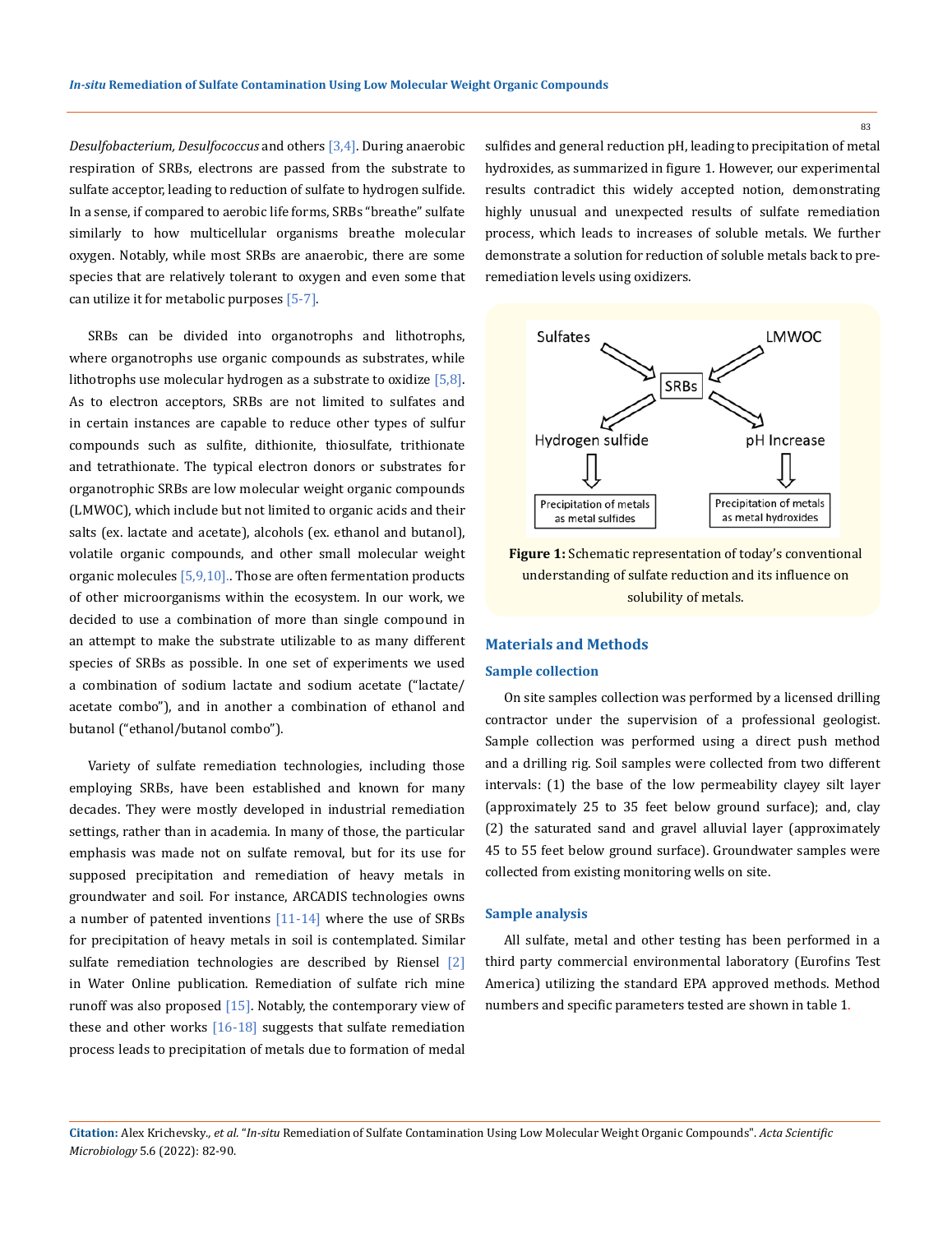| <b>Constituent</b>               | <b>MCL</b>         | <b>Method Detection</b><br>Limit |  |  |
|----------------------------------|--------------------|----------------------------------|--|--|
| Method 9056A                     |                    |                                  |  |  |
| Sulfate                          | $250 \text{ mg/L}$ | $0.348$ mg/L                     |  |  |
| Method 6020A                     |                    |                                  |  |  |
| Arsenic                          | $10 \mu g/L$       | $0.750 \,\mathrm{\upmu g/L}$     |  |  |
| Barium                           | 2,000 μg/L         | $2.23 \mu g/L$                   |  |  |
| Cadmium                          | $5 \mu g/L$        | $0.197 \,\mu g/L$                |  |  |
| Calcium                          |                    | 583 μg/L                         |  |  |
| Chromium                         | 100 μg/L           | $0.980 \,\mu g/L$                |  |  |
| Iron                             | 300 μg/L           | $47.0 \,\mu g/L$                 |  |  |
| Lead                             | $15 \mu g/L$       | $0.450 \,\mathrm{\upmu g/L}$     |  |  |
| Magnesium                        |                    | $199 \mu g/L$                    |  |  |
| Manganese                        | $50 \mu g/L$       | $2.06 \,\mu g/L$                 |  |  |
| Potassium                        |                    | 216 μg/L                         |  |  |
| Selenium                         | $50 \mu g/L$       | $0.890 \,\mathrm{\upmu g/L}$     |  |  |
| Sodium                           |                    | 329 μg/L                         |  |  |
| Method 5310C                     |                    |                                  |  |  |
| Total<br>Organic<br>Carbon (TOC) |                    | $141 \mu g/L$                    |  |  |

**Table 1:** Baseline Groundwater Samples Characterization Methods, Maximum Contaminant Levels (MCL) and Detection Limits.

## **Materials**

Technical grade sodium lactate (60% solution) and sodium acetate (anhydrous powder), ethanol and butanol, as well as hydrogen peroxide were purchased from commercial suppliers.

#### **Experimental microcosms**

Bench-scale testing has been performed in microcosms comprising on-site collected materials placed in laboratory-grade bottles. The following types of experimental microcosms were set up: 1) soil and groundwater with organic substrate (LMWOC) amendment including lactate/acetate (comprised of sodium lactate and sodium acetate) or ethanol/butanol (comprised of mixture of ethanol and butanol), as described below and 2) control samples with soil and groundwater only (no organic substrate added). Two types of soil were incorporated into the experimental design: 1) sand and gravel from the alluvial aquifer ("sand samples"), and 2) silty clay from the confining unit overlying the sand and gravel aquifer ("clay samples").

Microcosms were set up using laboratory-grade 250 mL plastic bottles with screw-top caps, which were tightly closed and sealed with Parafilm to prevent oxygen entry. Each 250 mL microcosm consisted of 180 g (approximately 120 mL) of the relevant soil type and the remaining volume in the bottle (approximately 170 mL to account for voids in the soil) was made up with groundwater (amended with the substrates or not, in the case of the control samples). Prior to placing in the bottles, soils were screened to remove particles greater than 10 mm in diameter and homogenized.

Substrate combinations were prepared by mixing sodium lactate with sodium acetate (lactate/acetate combo), and ethanol with butanol (ethanol/butanol combo) into the corresponding microcosms. In case of lactate/acetate, the final substrate concentration refers specifically to lactate and acetate concentrations, and not to sodium salts, due to the fact that other types of lactate and acetate salts might be employed and it is most useful to have a baseline concentration of active compounds. For lactate/acetate combo, the final concentrations in the microcosms were designed to contain 10mM of each component, with approximately 900 mg of lactate and 600 mg of acetate per 1 liter of solution, resulting in approx. 1,500 mg/L concentration of total substrate materials. Ethanol/butanol combo was prepared in a similar manner, wherein the final concentration ethanol and butanol in the microcosms was 5 mM and 2.5 mM, respectively, or approximately 227 mg of ethanol and 185 mg of butanol per 1 liter solution resulting in approx. 410 mg/L of total substrate concentration. Summary of microcosms set up is shown in table 2.

| <b>Microcosm Type</b>                                                                           | <b>Mass</b><br>of Soil<br>(g) | <b>Volume of</b><br>Groundwater<br>(mL) | <b>Final</b><br><b>Substrate</b><br><b>Concentration</b><br>(mg/L) |
|-------------------------------------------------------------------------------------------------|-------------------------------|-----------------------------------------|--------------------------------------------------------------------|
| Silty Clay /<br>Groundwater Control<br>(No Substrate)                                           | 180                           | 170                                     | $0 \text{ mg/L}$                                                   |
| Sand / Groundwater<br>Control<br>(No Substrate)                                                 | 180                           | 170                                     | $0 \text{ mg/L}$                                                   |
| Mixture of Sodium<br>Lactate and Sodium<br>Acetate (lactate/<br>acetate), for Each Soil<br>Type | 180                           | 170                                     | $1,500 \,\mathrm{mg/L}$<br>(10 mM of each<br>compound)             |
| Mixture of Ethanol<br>and Butanol<br>(ethanol/butanol),<br>for Each Soil Type                   | 180                           | 170                                     | 410 mg/L (5<br>mM of ethanol<br>and 2.5 mM of<br>butanol)          |

**Table 2:** Microcosms Setup.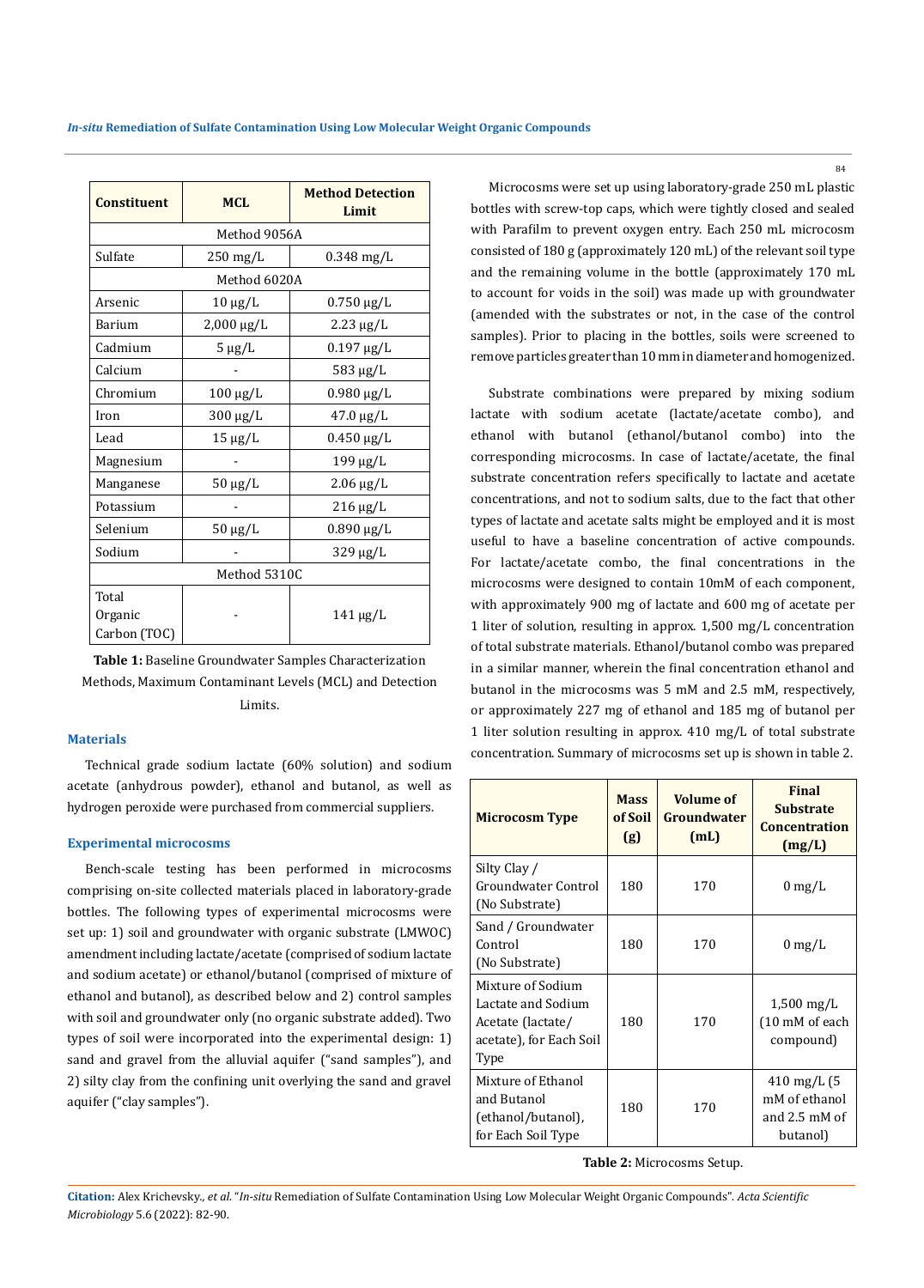A number of each type of microcosm was prepared in order to conduct testing with 30 days intervals. Initial sulfate concentration, similar in all microcosms since all were derived from the same drilled cores, was found to be around 620 mg/ml. For the duration of the study, microcosms were gently shaken about once a week to ensure adequate contact between the aqueous and solid phase. Samples were held in a temperature controlled environment, approximating ambient subsurface temperature.

## **Results**

#### **Selection of the test site**

An industrial location, with a history of high sulfate concentration in soil and groundwater has been selected for the experiments. As an initial step to confirm existence of high levels of sulfate contamination, baseline groundwater sample analysis was performed using samples collected from monitoring wells. Samples were analyzed for sulfate, total organic carbon (TOC) and a number of metals as shown in table 1. Results confirmed presence of high sulfate concentrations and demonstrated typical sulfate levels ranging between 500-1,000 mg/L, and more frequently between 600-800 mg/L.

Following initial groundwater characterization, a drilling contractor has been dispatched to the location to collect soil samples for further laboratory study. Due to specifics of local geology, the samples contained sections of sand and silty clay, found at different depth. Clay and sand samples were treated separately to determine remediation effects in these two distinct matrices. Further in this work we'll refer to those two types of soil as "sand samples" and "clay samples". All collected materials were immediately sealed on site upon extraction, and the collection containers were filled to the very top to prevent sample oxidation or change in redox potential.

#### **Bench scale studies of sulfate reduction**

Experimental microcosms, containing site collected samples with or without LMWOC substrates, have been prepared as described in Material and Methods section and summarized in table 2. Sulfate reduction results in microcosms treated with lactate/ acetate and ethanol/butanol mixtures are shown in figure 2 and 3, respectively. As figure 2 demonstrates, after approximately 60 days of sample incubation with lactate/acetate mixture, sulfates were essentially eliminated from the microcosms. A low concentration of sulfates (about 9% of the original amount) still remained in silty clay sample treated with lactate/acetate, however the remaining concentration of approximately 53 mg/ml was significantly below the maximal concentration limit (MCL) limit of 250 mg/ml, and even lower than natural sulfate concentration typical to this region of the country, which is estimated to be around 60-80 mg/ml.



**Figure 2:** Sulfate reduction over 60 days period using lactate/ acetate substrate combination.

While microcosms with ethanol/butanol substrate combination showed slightly superior results at lower concentrations, as compared to lactate/acetate and is shown in figure 3, virtually eliminating sulfate in both sand and clay samples, ethanol and butanol are likely not the best option for practical use in the field due to flammability and general inconvenience of storage and handling. On the other hand, lactate/acetate substrate combination showed comparable results, differing from ethanol/ butanol only by a few percentage points in the clay sample. Lactate and acetate, two food-grade compounds, are non-flammable and are easy to store and handle, hence are likely to be the preferred choice for practical large scale applications.



**Figure 3:** Sulfate reduction over 60 days period using ethanol/ butanol substrate combination.

**Citation:** Alex Krichevsky*., et al.* "*In-situ* Remediation of Sulfate Contamination Using Low Molecular Weight Organic Compounds". *Acta Scientific Microbiology* 5.6 (2022): 82-90.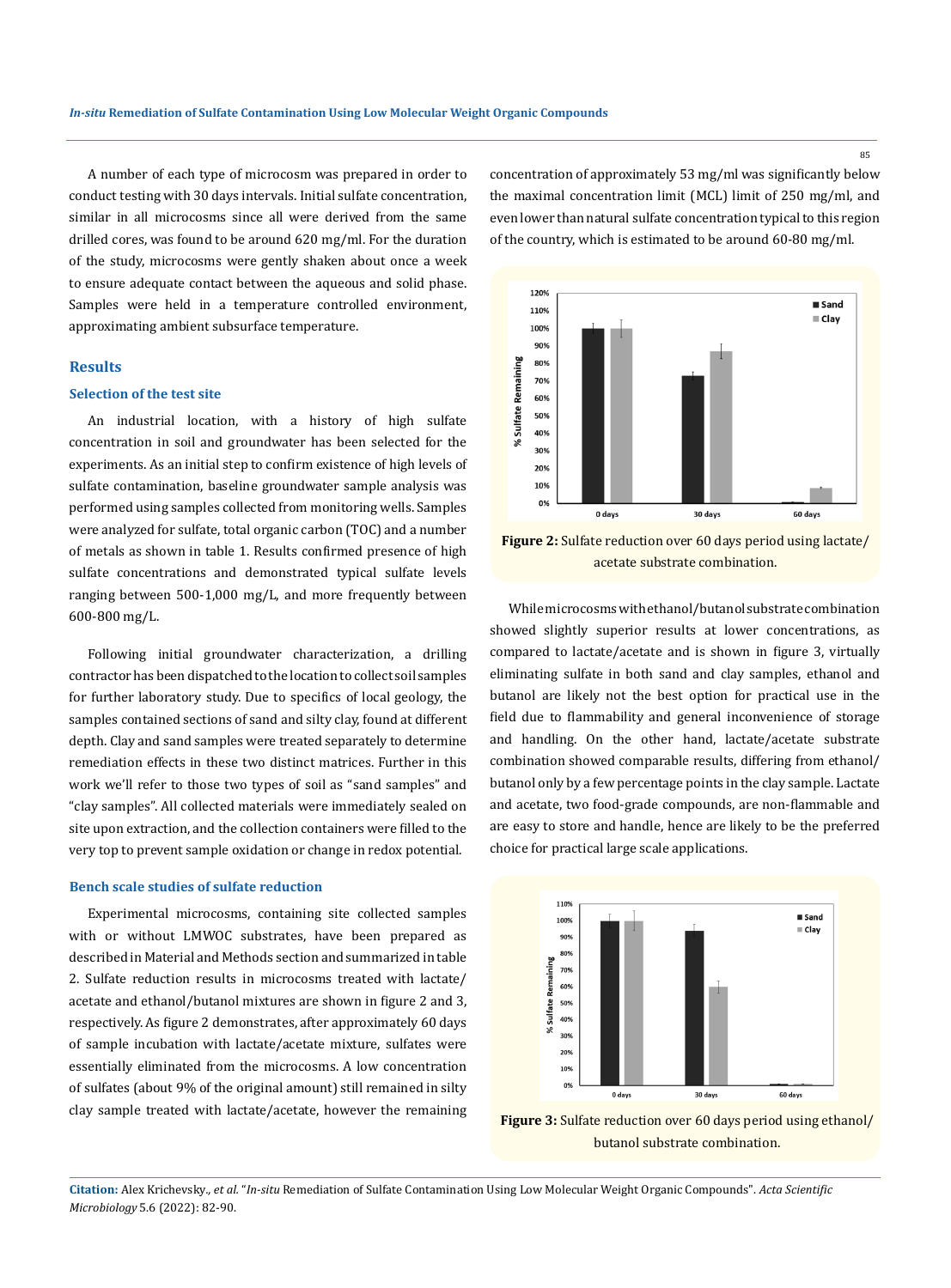To summarize results of figures 2 and 3, the reduction in sulfate concentrations after the first 30 days was relatively modest as compared to a full plunge after 60 days. This is likely due to the fact that the initial amount of SRBs in the soil is not very high, and it takes some time for the microbial population to start proliferating. A growth lag in bacterial SRB population development, before it enters logarithmic growth phase, likely contributes to the observed timeframe. Once logarithmic SRB population growth commenced, the exponential increase in SRB numbers allows faster and more robust utilization of both substrates and sulfates, leading to a drastic reduction in sulfate concentration in the second month of the experiment.

#### **Treatment of soluble metals**

One of the major findings in our work went against the grain of the common wisdom. As noted previously, it is generally anticipated that soluble metal concentrations are to go down as a result of sulfate remediation activities due to formation of metal sulfides and hydroxides. However, highly unexpectedly, our experimental results showed a completely opposite effect, with significant increases in concentrations of various metals in LMWOC treated samples. Increases in soluble metal concentrations included barium, manganese, iron, magnesium, and others. For the sake of brevity, exemplar results for barium and manganese from the samples incubated for 60 days with lactate/acetate combo are shown in figures 4 and 5.







**Figure 5:** Concentrations of manganese, elevated in experimental microcosms after 60 days of LMWOC treatment, reduced to pre-treatment levels with oxidizer and pH adjustment.

Figure 4 shows changes in barium concentrations over the course of lactate/acetate treatment. As can be noted, after 60 days of incubation a several fold increase in soluble barium concentrations was noted in both sand and clay samples, with concentration rise more pronounced in clay samples. While these elevated concentrations are still significantly lower than the recommended barium MCL of 2 mg/L, it is still of great environmental benefit to reduce barium levels closer to the naturally occurring initial experimental concentrations, which in this case were around 40 ug/L. A number of environmental technologies exist today for precipitation of metals and thus reduction of their concentrations in soil and groundwater. One such method is the use of oxidizers, with the most commonly used agent being hydrogen peroxide  $(H_2O_2).$ 

Initial oxidation experiments were carried out at pH = 6.8- 7.4. Hydrogen peroxide stock solution of 3% was diluted, directly prior to the application, to approx. 0.3% and 0.05% working concentrations which were slowly titrated into the microcosm samples. The titration started with 0.05% solution, steadily increasing oxygenation levels, followed by titration of higher concentration hydrogen peroxide of 0.3%. For clay samples, additional titration with 3% stock solution of hydrogen peroxide has been performed, until sample oxygenation reached and stabilized at 3 mg/L as determined by a dissolved oxygen (DO)

**Citation:** Alex Krichevsky*., et al.* "*In-situ* Remediation of Sulfate Contamination Using Low Molecular Weight Organic Compounds". *Acta Scientific Microbiology* 5.6 (2022): 82-90.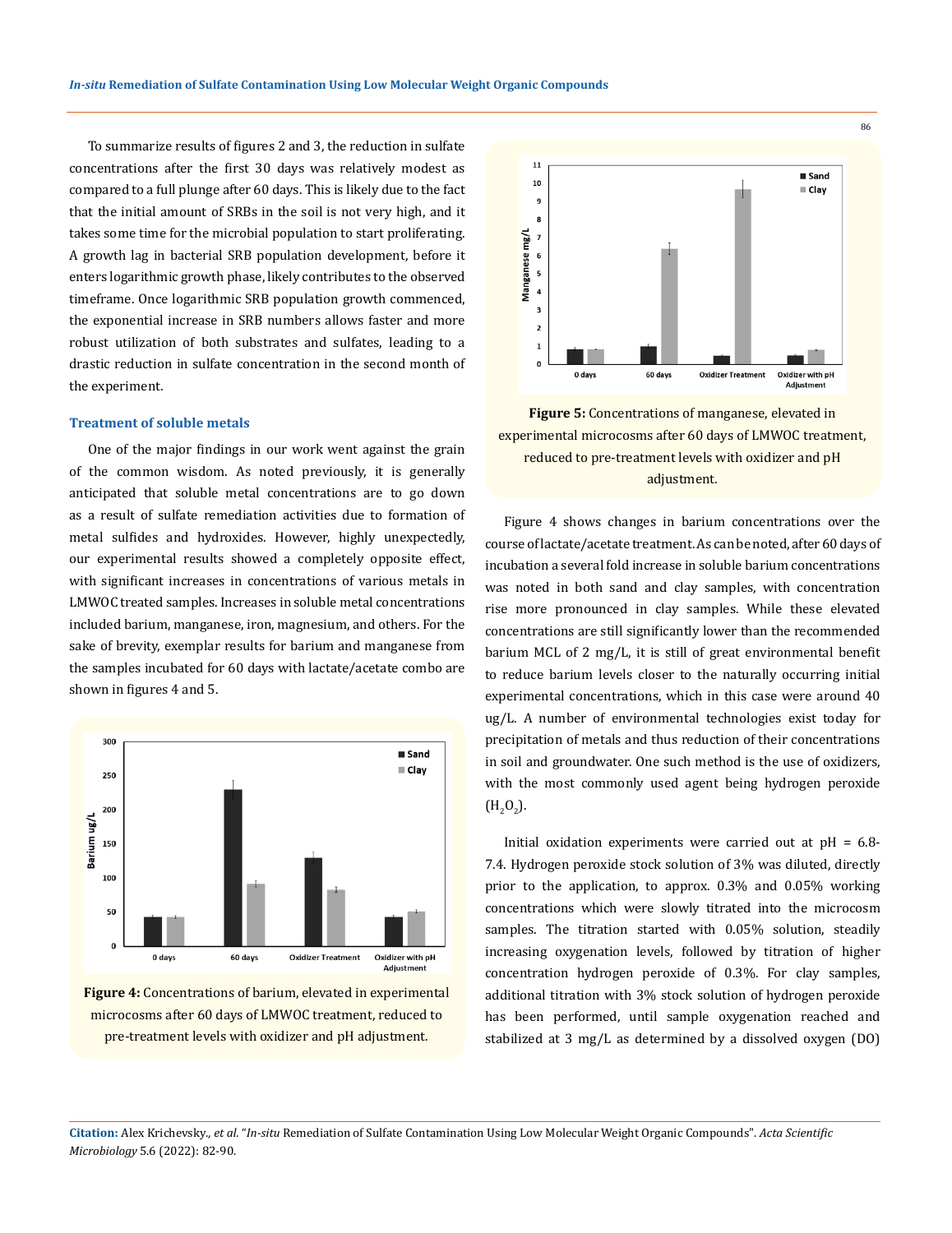probe, at which point the samples were considered fully oxidized. The oxygenation titration was performed within 30-60 minutes timeframe and samples were analyzed for metal concentrations within a few days after the oxidation experiment.

Hydrogen peroxide titration produced a very significant reduction in soluble barium concentration as shown in Figure 4, column entitled "oxidizer treatment". However, barium levels still remained somewhat higher than the initial background concentrations and further reduction of soluble barium was desirable. To this end, we repeated the oxidation experiment at higher alkalinity of pH=8.0-8.3. Samples were first normalized to the higher pH of 8.0-8.3, using one molar sodium hydroxide solution (1M NaOH), followed by hydrogen peroxide titration process as described above. Sodium hydroxide was also co-titrated with hydrogen peroxide as needed to maintain pH in the 8.0-8.3 range to prevent increase in acidity due to precipitation of metal hydroxides. As Figure 4 shows, in column entitled "oxidizer with pH adjustment", sample oxidation at higher pH indeed caused further precipitation of barium with its concentrations returning to initial background levels.

As an additional example, results for manganese concentrations are shown in figure 5. Notably, in case of manganese, sulfate reduction and application of LMWOC did not significantly affect manganese levels in the sand samples, but did cause a sizeable increase of soluble manganese in clay. The nature of this difference is not known. Furthermore, oxidizer treatment at lower pH=6.8-7.4 did not remedy the problem in clay samples, however pH increase to 8.0-8.3 caused manganese levels to drop back to their original background levels.

#### **Optimization of substrate concentrations**

Previous sections demonstrated that LMWOC substrates are capable to significantly reduce or completely eliminate sulfate from soil and groundwater. It would be further beneficial to establish the optimal concentration for LMWOC, at which the maximum desired effect is achieved by application of minimum amount of substrates. This information would be of particular importance for field applications, where large amounts of substrates might be used and have financial impact on remediation.

To determine optimal LMWOC substrate concentration range, we performed a titration of lactate/acetate by exposing microcosms to three different concentrations over a course of 120 days. Concentration of 750 mg/L, 1,500 mg/L and 3,000 mg/L, or 5 mM, 10 mM and 20 mM of each substrate, respectively, have been tested. Figure 6 shows that lactate/acetate concentration of 1,500 mg/L, or 10 mM of each substrate, appears to provide the optimal balance between amount of substrate, the desired outcome and a reasonable remediation timeframe of two months. After four months of incubation of the microcosms the amount of the remaining sulfate was essentially the same as to what was found in samples after two months incubation, suggesting that after two months most if not all of the organic substrate is depleted and further sulfate reduction is not occurring unless additional substrate to be injected into the samples.



concentrations range.

As further shown in figure 6, lower substrate concentrations of 750 mg/L have failed to sufficiently remediate sulfate contamination, with over 50% of sulfate still remaining in place after four months of treatment. It is likely that by this time the organic substrate has been completely depleted and no further sulfate reduction will occur. Even if the process still continues, it is clear that it will take significantly longer time to achieve any additional reduction of sulfate. Alternatively, additional reduction may require follow up substrate injection, which will significantly increase the cost of remediation *in-situ*. For these reasons concentrations lower than 1,500 mg/L appear to be suboptimal.

While higher concentration of 3,000 mg/L shows similar, or somewhat superior results as compared to 1,500 mg/L, with sulfate being completely removed after the four months of incubation

**Citation:** Alex Krichevsky*., et al.* "*In-situ* Remediation of Sulfate Contamination Using Low Molecular Weight Organic Compounds". *Acta Scientific Microbiology* 5.6 (2022): 82-90.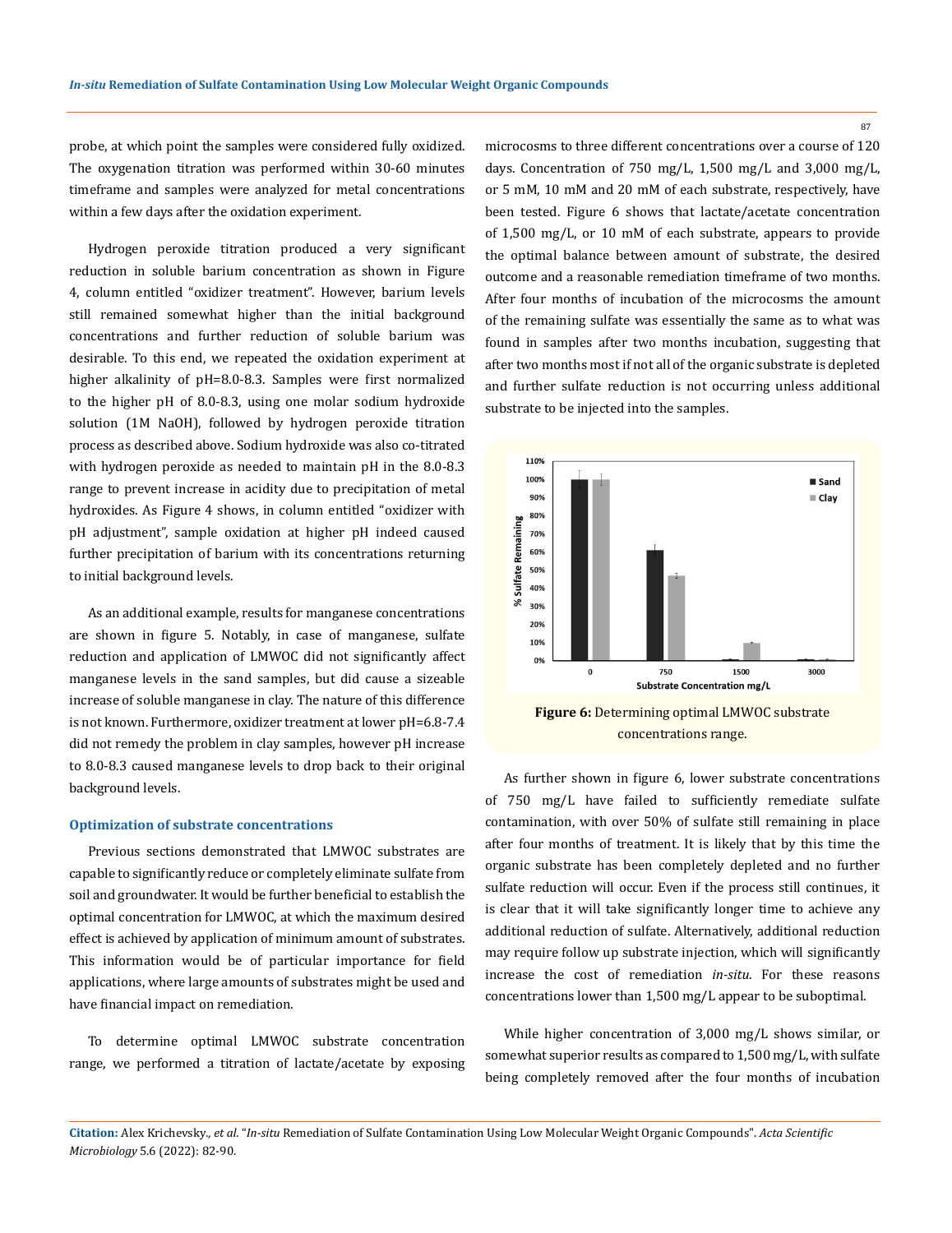time, the increased cost of substrate materials will likely not justify the use of this concentration instead of 1,500 mg/L. Hence concentrations higher than 1,500 mg/L appear also to be inferior to the selected 1,500 mg/L for financial reasons.

It should be noted that optimal concentration of LMWOC substrates may fluctuate depending on site geology, sulfate concentration, presence of contaminants, availability of other organic materials existing in the soil and other conditions. Also, in some locations optimal remediation time can be longer or shorter as compared to the two months timeframe the location selected for this study.

### **Discussion**

In this work we, for the first time to our knowledge, experimentally showed that *in-situ* sulfate reduction is feasible in a bench-scale study and determined optimal concentrations of substrates for its technological application. In addition, our results demonstrate highly surprising and unusual phenomena where sulfate reduction leads to increases, rather then decreases, of soluble metals in the treated samples (see schematic Figure 7), and provide solutions to resolve these unexpected challenges. The common prior wisdom teaches that during sulfate reduction a beneficial side effect is decrease in soluble metals due to their precipitation in the form of sulfides and hydroxides, however, strikingly, our experiments demonstrate otherwise. We don't yet have explanation for this newly discovered phenomenon. It could involve, for example, actions of other microorganisms in soil or inorganic chemical processes  $[19]$ , or novel aspects of SRB biology. Or perhaps precipitation occurs with certain types of metals and not others. These questions will be the subject of our future investigations. We also describe a solution for the unexpected challenge of increased metal concentrations by adding an additional step of using oxidizer and pH adjustment, which eventually leads to soluble metal concentrations reduction to the background levels.



**Figure 7:** Schematic representation of unexpected impact of sulfate reduction on metal solubility factually observed in bench-scale experiments.

In the field conditions and practical *in-situ* applications, the use of oxidizers must be carefully timed with completion of sulfate remediation, and preferably when the sulfate has been reduced to the desired levels. This is due to the fact that, in addition to precipitating metals, oxidizer will likely eliminate or significantly

reduce SRB population. If additional sulfate removal is required at a later date, exogenous SRBs will need to be introduced prior to, at the time of or immediately after LMWOC substrate administration in order to replace those annihilated by the oxidizer. Another option would be to wait until the endogenous SRB populations are restored, which can take some time and negatively impact project completion timelines.

Further development and augmentation of this technology can be anticipated. For instance, locations that might have limited or non-existent SRB populations may require co-injection of SRB species together with substrates to ensure commencement of sulfate reduction. Cultured SRBs, which are co-injected or otherwise delivered into soil or groundwater, can also be used to enhance the activity of indigenous species. Another potential avenue for further investigation is co-delivery of microorganisms capable to enhance SRB activity or to improve SRB performance. For instance, organisms capable to ferment long chain hydrocarbons into LMWOC which can be utilized by SRBs. As an example, yeast can be delivered with various types of sugars or other high molecular weight organic compounds, such as molasses, which cannot be utilized by SRBs directly. These auxiliary organisms will facilitate *in-situ* fermentation of the high molecular weight compounds and generation of LMWOC, such as ethanol in case of yeast, which can be used directly as substrates by SRBs. This approach of using high molecular weight compounds with auxiliary organisms capable to turn those into low molecular weight compounds can be beneficial when the project is sensitive for substrate price. Some of the higher molecular weight substrates - such as molasses - can often be purchased at very low cost.

Our next step is expected to be a pilot *in-situ* study on a small to medium scale to expand this technology from the lab into the field. The pilot will involve limited substrate injections at a site historically known to contain elevated sulfate levels, and testing the results via sampling of monitoring wells for a number of months. If successful, this technology could become an affordable and effective solution for resolving sulfate remediation challenges in multiple locations throughout the world.

## **Conclusion**

In this work we have developed a novel method for treatment of environmental sulfate contamination. It is expected to be a

**Citation:** Alex Krichevsky*., et al.* "*In-situ* Remediation of Sulfate Contamination Using Low Molecular Weight Organic Compounds". *Acta Scientific Microbiology* 5.6 (2022): 82-90.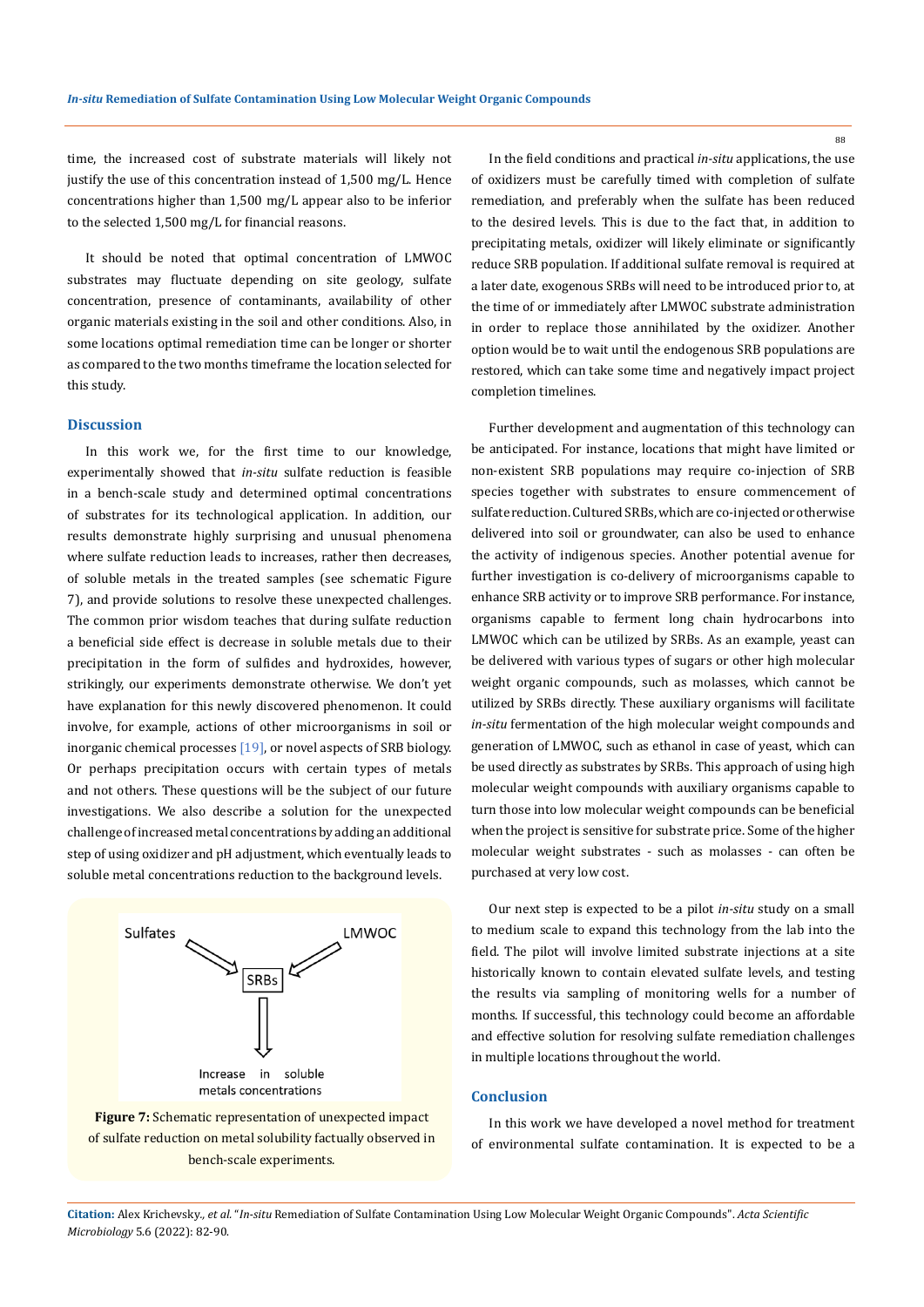highly desirable technology in the near future due to increase in environmental regulations and tightening of drinking water standards around the world.

In the United States, this technology is likely to be of utmost importance for power generating utility companies. For many decades a large percentage of electricity in the US was generated in coal-powered plants, which as a result accumulated millions of tons of coal ash. One of the hallmarks of coal ash is relatively high amounts of sulfur compounds, which under native conditions and rain convert into sulfates and find their way into the groundwater. Our technology can assist in completely resolving these environmental challenges at low cost and within a very short timeframes. It is expected to become indispensable for managing coal ash impounds in many locations across the United States.

We also hope to see the implementation of sulfate remediation technologies in other countries, where sulfate contamination either man-made or natural - detrimentally affects drinking water. This may be particularly relevant for communities with highly industrialized economies generating sulfates as byproducts of manufacturing or power generation. Ultimately, we hope that this new technology will be able to enhance the quality of human life in various locations around the globe.

# **Funding Statement**

This work was supported by Phoenix Environmental Research, LLC. It did not receive any specific grant or support from funding agencies in the public or not-for-profit sectors.

## **Conflict of Interest Statement**

Phoenix Environmental Research is an inventor and a party to a patent application relating to sulfate remediation technology described in this manuscript.

#### **Bibliography**

- 1 [M K Sharma and M Kumar. "Sulphate contamination in](https://link.springer.com/article/10.1007/s10661-019-8051-6)  [groundwater and its remediation: an overview".](https://link.springer.com/article/10.1007/s10661-019-8051-6) *Environmental [Monitoring and Assessment](https://link.springer.com/article/10.1007/s10661-019-8051-6)* 192.2 (2020).
- 2 [M Riensel. "Sulfate Removal Technologies: A Review". \(2015\).](https://www.wateronline.com/doc/sulfate-removal-technologies-a-review-0001)
- 3 T Aüllo., *et al*[. "Desulfotomaculum spp. and related gram](https://www.frontiersin.org/articles/10.3389/fmicb.2013.00362/full)[positive sulfate-reducing bacteria in deep subsurface](https://www.frontiersin.org/articles/10.3389/fmicb.2013.00362/full)  environments". *[Frontiers in Microbiology](https://www.frontiersin.org/articles/10.3389/fmicb.2013.00362/full)* 4 (2013): 362.
- 4 R Villemur., *et al*[. "The Desulfitobacterium genus".](https://academic.oup.com/femsre/article/30/5/706/2399023) *FEMS [Microbiology Reviews](https://academic.oup.com/femsre/article/30/5/706/2399023)* 30 (2006): 706-733.
- 5 [G Muyzer and AJ Stams. "The ecology and biotechnology of](https://www.nature.com/articles/nrmicro1892)  sulphate-reducing bacteria". *[Nature Reviews Microbiology](https://www.nature.com/articles/nrmicro1892)* 6 [\(2008\): 441-454.](https://www.nature.com/articles/nrmicro1892)
- 6 Z Miao., *et al*[. "Sulfate reduction in groundwater:](https://www.ncbi.nlm.nih.gov/pmc/articles/PMC3575751/)  [characterization and applications for remediation".](https://www.ncbi.nlm.nih.gov/pmc/articles/PMC3575751/)  *[Environmental Geochemistry and Health](https://www.ncbi.nlm.nih.gov/pmc/articles/PMC3575751/)* 34.4 (2012): 539-550.
- 7 [LL Barton and GD Fauque. "Biochemistry, physiology and](https://pubmed.ncbi.nlm.nih.gov/19426853/)  [biotechnology of sulfate-reducing bacteria". 68 \(2009\): 41-98.](https://pubmed.ncbi.nlm.nih.gov/19426853/)
- 8 [F Bilek and S Wagner. "Testing](https://link.springer.com/article/10.1007/s11270-009-9995-x) *in situ* sulfate reduction by H2 [injection in a bench-scale column experiment".](https://link.springer.com/article/10.1007/s11270-009-9995-x) *Water, Air, and Soil Pollution* [203.1 \(2009\): 109-122.](https://link.springer.com/article/10.1007/s11270-009-9995-x)
- 9 W Liamleam and A P Annachhatre. "Electron donors for biological sulfate reduction". *Biotechnology Advances* 25.5 (2007): 452-463.
- 10 [R L Smith and M J Klug. "Electron donors utilized by sulfate](https://www.ncbi.nlm.nih.gov/pmc/articles/PMC243972/)[reducing bacteria in eutrophic lake sediments".](https://www.ncbi.nlm.nih.gov/pmc/articles/PMC243972/) *Applied and [Environmental Microbiology](https://www.ncbi.nlm.nih.gov/pmc/articles/PMC243972/)* 42.1 (1981): 116-21.
- 11 SS Suthersan. "*In-situ* anaerobic reactive zone for in-situ metals precipitation and to achieve microbial de-nitrification". United States Patent US5554290, 11 04 (1995).
- 12 SS Suthersan. "Engineered *in-situ* anaerobic reactive zones". United States Patent US6143177, 21 09 (1998).
- 13 SS Suthersan. "Engineered *in-situ* anaerobic reactive zones". United States Patent US6322700, 02 08 (2000).
- 14 SS Suthersan. "Engineered *in-situ* anaerobic reactive zones". United States Patent US6632364, 08 06 (2001).
- 15 AS Ayangbenro., *et al*. "Sulfate-reducing bacteria as an effective tool for sustainable acid mine bioremediation". *Frontiers in Microbiology* 9 (2018).
- 16 A Hussain., *et al*[. "Exploited application of sulfate-reducing](https://link.springer.com/article/10.1007/s13205-016-0437-3)  [bacteria for concomitant treatment of metallic and non](https://link.springer.com/article/10.1007/s13205-016-0437-3)[metallic wastes: a mini review".](https://link.springer.com/article/10.1007/s13205-016-0437-3) *3 Biotech* 6.2 (2016): 1-10.
- 17 B Smieja-Krol., *et al*[. "The role of authigenic sulfides in](https://link.springer.com/article/10.1007/s11356-015-4728-8)  [immobilization of potentially toxic metals in the Bagno](https://link.springer.com/article/10.1007/s11356-015-4728-8)  Bory wetland, southern Poland". *[Environmental Science and](https://link.springer.com/article/10.1007/s11356-015-4728-8)  Pollution Research* [22 \(2015\): 15495-15505.](https://link.springer.com/article/10.1007/s11356-015-4728-8)

**Citation:** Alex Krichevsky*., et al.* "*In-situ* Remediation of Sulfate Contamination Using Low Molecular Weight Organic Compounds". *Acta Scientific Microbiology* 5.6 (2022): 82-90.